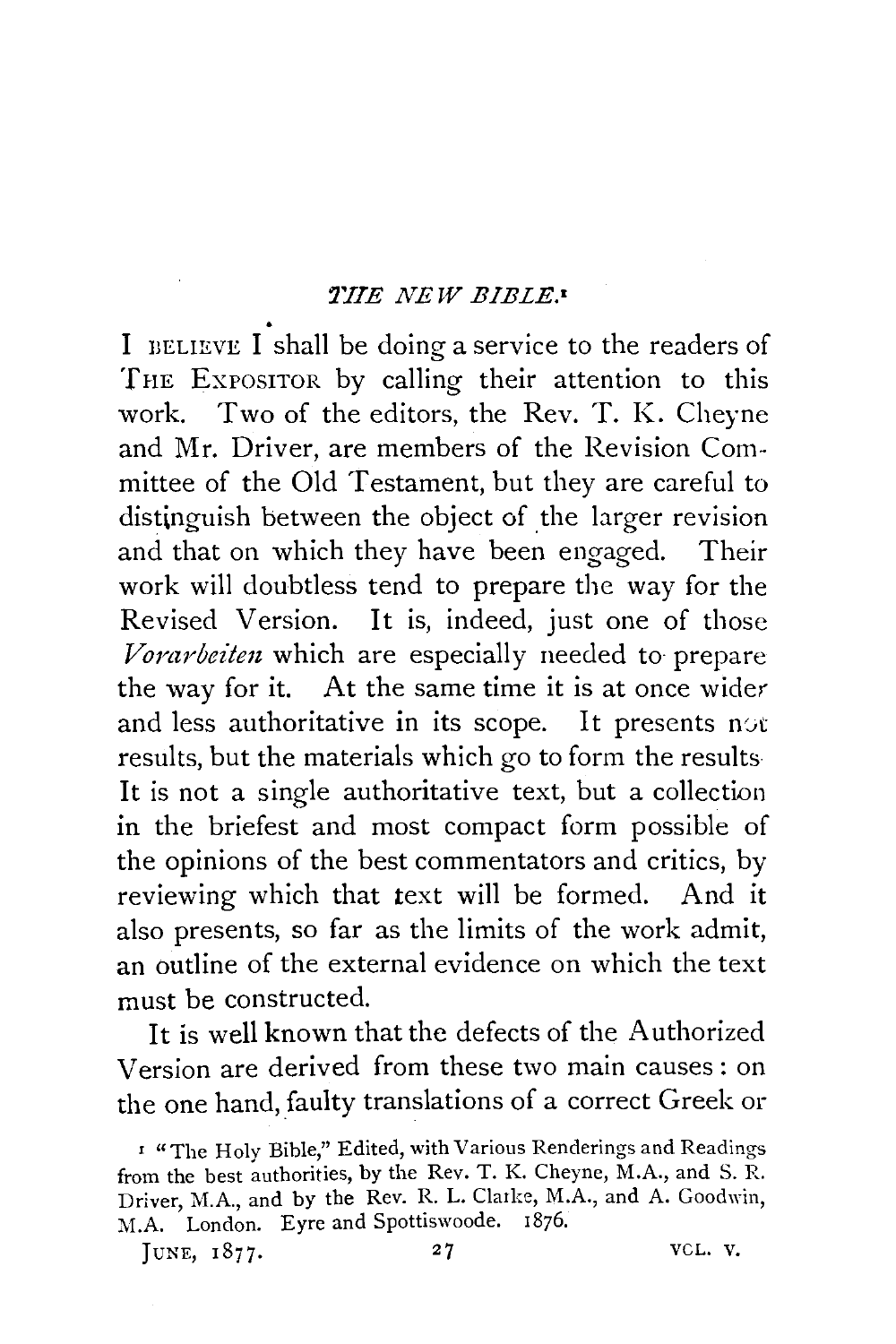Hebtew text; and, on the other hand, correct translations of a text in itself faulty. In both these departments great advances have been made since the year 1611. Our modern revisers have probably inherited only a small portion of the poetry, the genius, the glow and inspiration, of the original translators; but they are indisputably superior in science and scholarship, and they have access to much fuller and better materials. Whereas the text of the Greek Testament which was taken as the basis of King James's Version was derived from some five manuscripts, only one of which reached even the second rank of excellence, the manuscripts now available may be counted by hundreds, some of them of the very highest value; and the best of these have now been accurately collated or edited, and their contents scientifically weighed and classified. Nor has the advance in grammatical and philological knowledge been less. Marked in Greek, it has been even more marked in Hebrew; and it seems hardly too much to say that the discovery of the true sense of many an obscure passage of the Old Testament has been reserved for the present century.

The editors have done well in keeping quite clear and distinct the two classes and kinds of correction that the Authorized Version needs. They have printed this version in full just as it stands, and the corrections are indicated by a system of foot-notes. In these the division is carefully observed between those which are due to defective rendering of a given word or sentence in the Greek or Hebrew, and those which are due to the substitution, in accordance with the critical evidence, of different Greek or Hebrew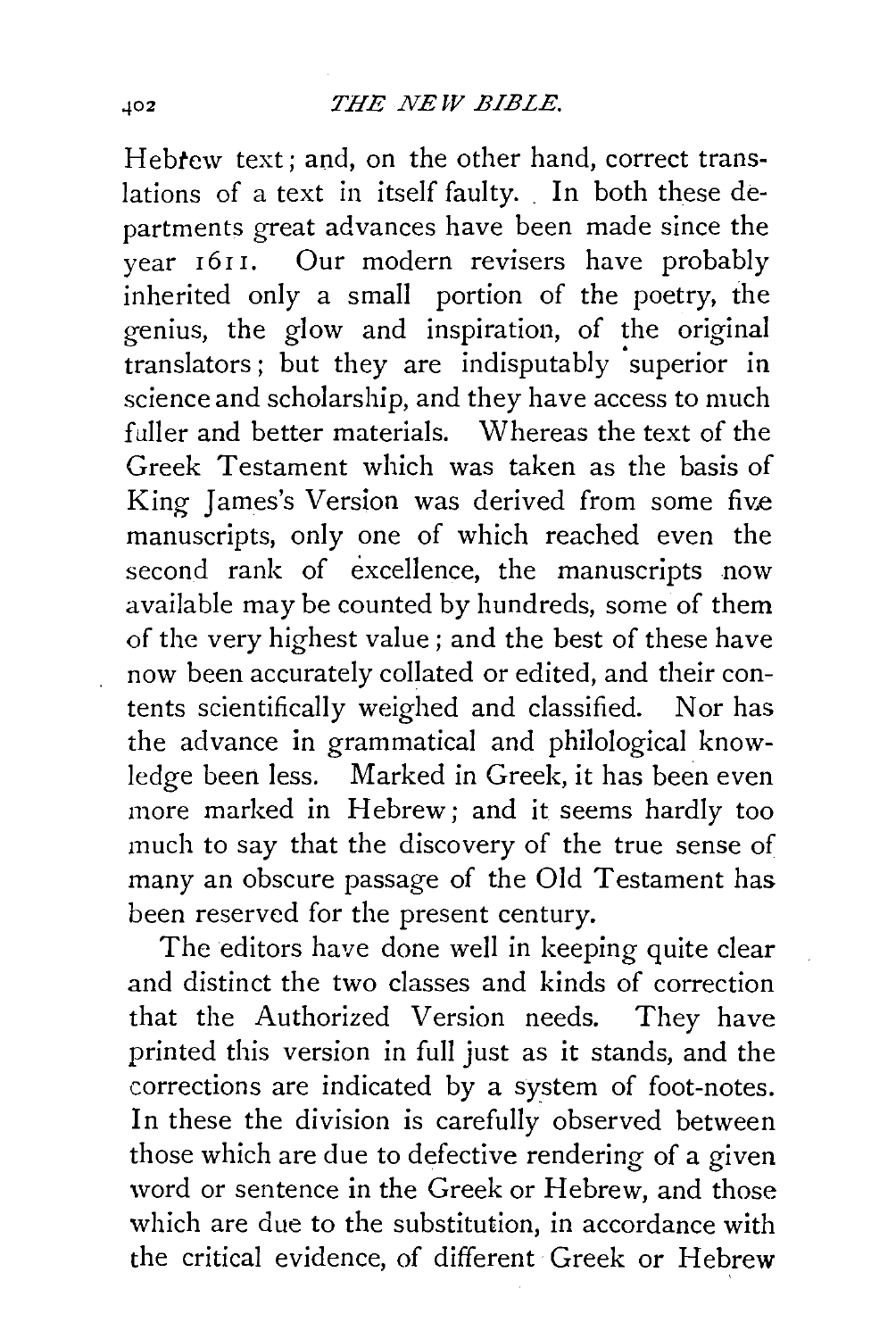words. In the first instance the opinions quoted are those of the principal commentators ; in the second instance, those of the leading textual critics, along with the evidence of the five or six most important authorities (in the New Testament manuscripts, in the Old Testament chiefly versions) by which the question has to be decided.

A system of abbreviations is used to represent the names of the different commentators and editors, and these abbreviations are explained by lists which are ·given in the introduction-lists which will have an additional value, as shewing the opinion of competent scholars as to what names are really to be trusted, and what are not. The opinions are summarized, so far as I can judge, with much skill and success. The names are grouped together as much as possible; and where a single translation does not represent quite exactly the views of several commentators, some qualifying expression ("nearly," "practically," "perhaps") is introduced.

The words or clauses for which various renderings are given in the notes are indicated in the text by letters ; those for which a different reading is to be substituted, by figures ; the method being very similar to that employed in the margin of our reference Bibles. The references are just a degree harder to trace, partly from the double use of letters and figures, .and partly because the foot-notes are printed continuously, and not in breaks like the marginal references. It will need some little practice before the reader becomes quite accustomed to the system, but, ·once familiar with it, he will recogn:ze its advantages.

It is strange what an amount of comment it has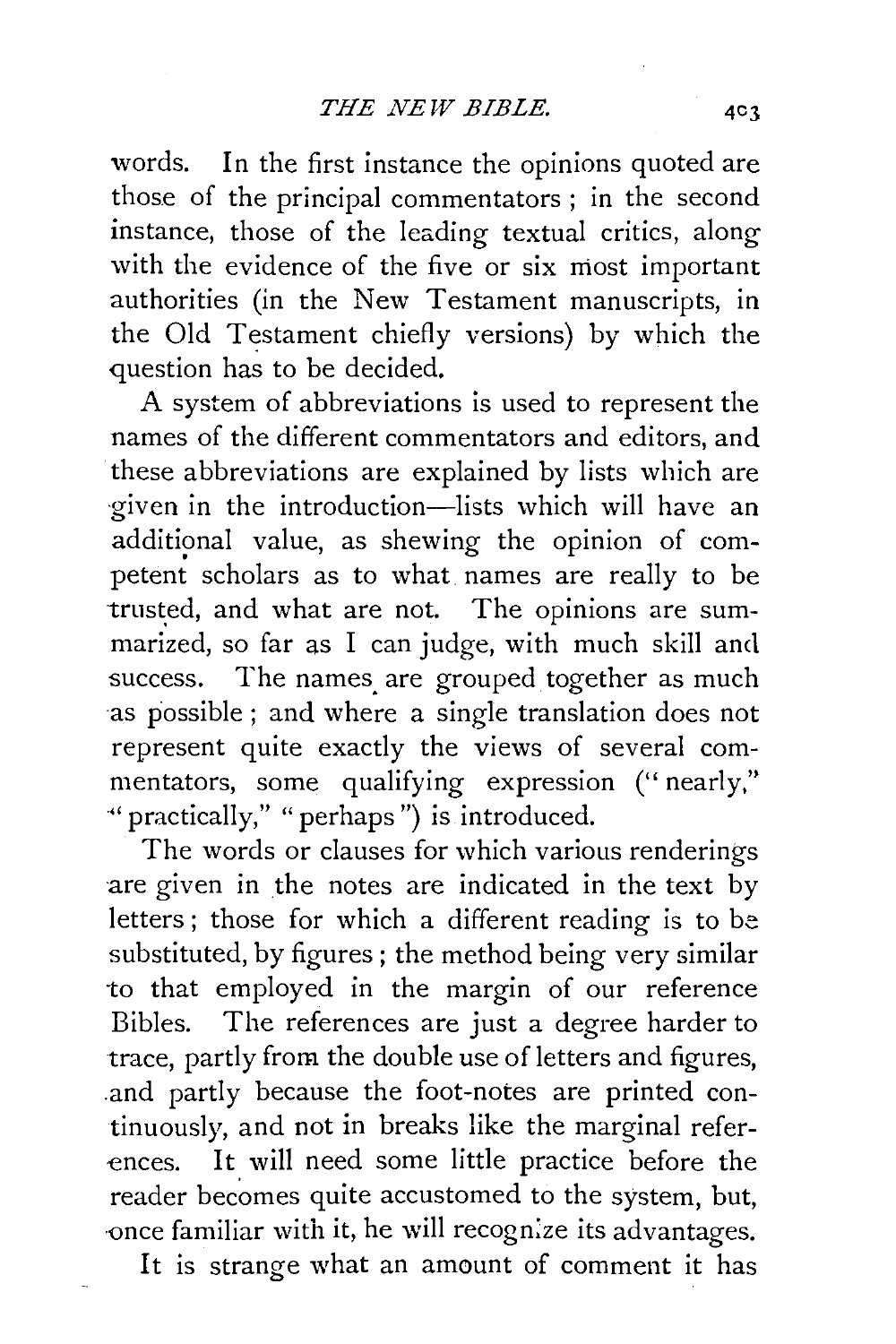been found possible to compress even into the narrow limits of space allowed. This is especially noticeable in some of the Epistles, where the commentary is frequently sufficient to enable the reader to thread his way through the main difficulties. Often, too, we are struck by the extent to which the slightest alteration throws light upon what is otherwise obscure. Thus in that very unintelligible Psalm (as it stands in our Bibles), the eighty-seventh, in the clause, " I will make mention of Rahab and Babylon to them that know me," we are told first that Rahab stands for Egypt ("lit. 'pride.' Comp. Isa. xxx. 7, li. 9"), and then to substitute "as" for "to." This slight change brings order into chaos. " I will make mention of Egypt and Babylon *as* them that know me,''  $i.e.,$  "I will reckon them among my own people," thus giving us one of those "evangelical" prophecies which point to the ultimate inclusion of the Gentiles.

The class of people to whom it would seem that this annotated Bible will be of most use, is the *homo unius libri*. Where only a single commentary or some two or three commentaries-perhaps not always of the highest value-are used, this work will supply a check upon them. The reader will have sufficient acquaintance with the questions raised to understand the hints that are given him, and he will be able to compare his own commentary with the views, neatly and accurately formulated, of the best scholars. The misfortune has hitherto been that in this country the general reader is apt to come too little into contact with really scholarly opinion. The scholars have held aloof and worked on in their own lines, Ieaving the general public to take care of itself.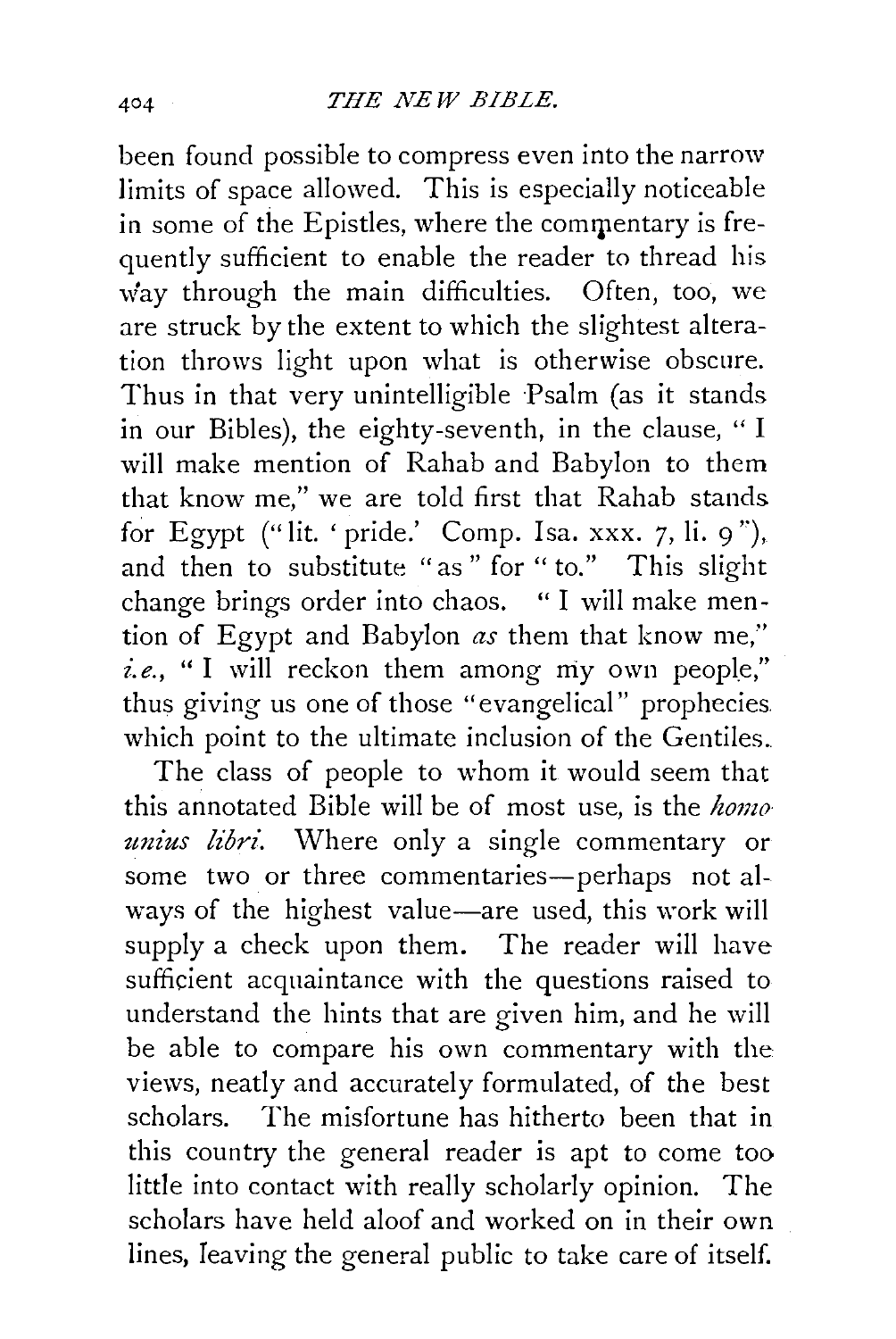The consequence has been a complete confusion of authorities, with no sort of discrimination between bad and good. Men like Meyer have been put on the same level with Scott and Barnes; or, rather, Scott and Barnes have been read while Meyer has been neglected. The work before us should help greatly to remedy this. The reader will find from it, that while no one name is to be followed absolutely, there will gradually emerge a group of authorities to which he will be inclined to pay the most respect.

There are two points that perhaps ought to be noticed. One is, that the manuscripts quoted on the New'Testament really only give a very rough idea of the balance of authorities. The versions and patristic readings are most important items in the evidence. Still, the great uncials, Vaticanus, Sinaiticus, Alexandrinus, Ephraemi, Bezæ, do represent approximately the history of the text. The other is, that among a list of authorities which is in general very complete, there yet appear to be some omissions. One cause of this is that the work has evidently been some time in hand. It is not easy for those who are without experience of work of the kind to appreciate the amount of minute and careful labour which this volume represents. Hence it would seem as if some portions of it had been struck oft at a date considerably before the publication of the whole. We should be inclined to account in this way for the absence of any reference to McClellan upon the Gospels. This is the more to be regretted, as Mr. McClellan is the most formidable opponent of the views now most in the ascendant as to the criticism of the text ; and though in the judgment of the present